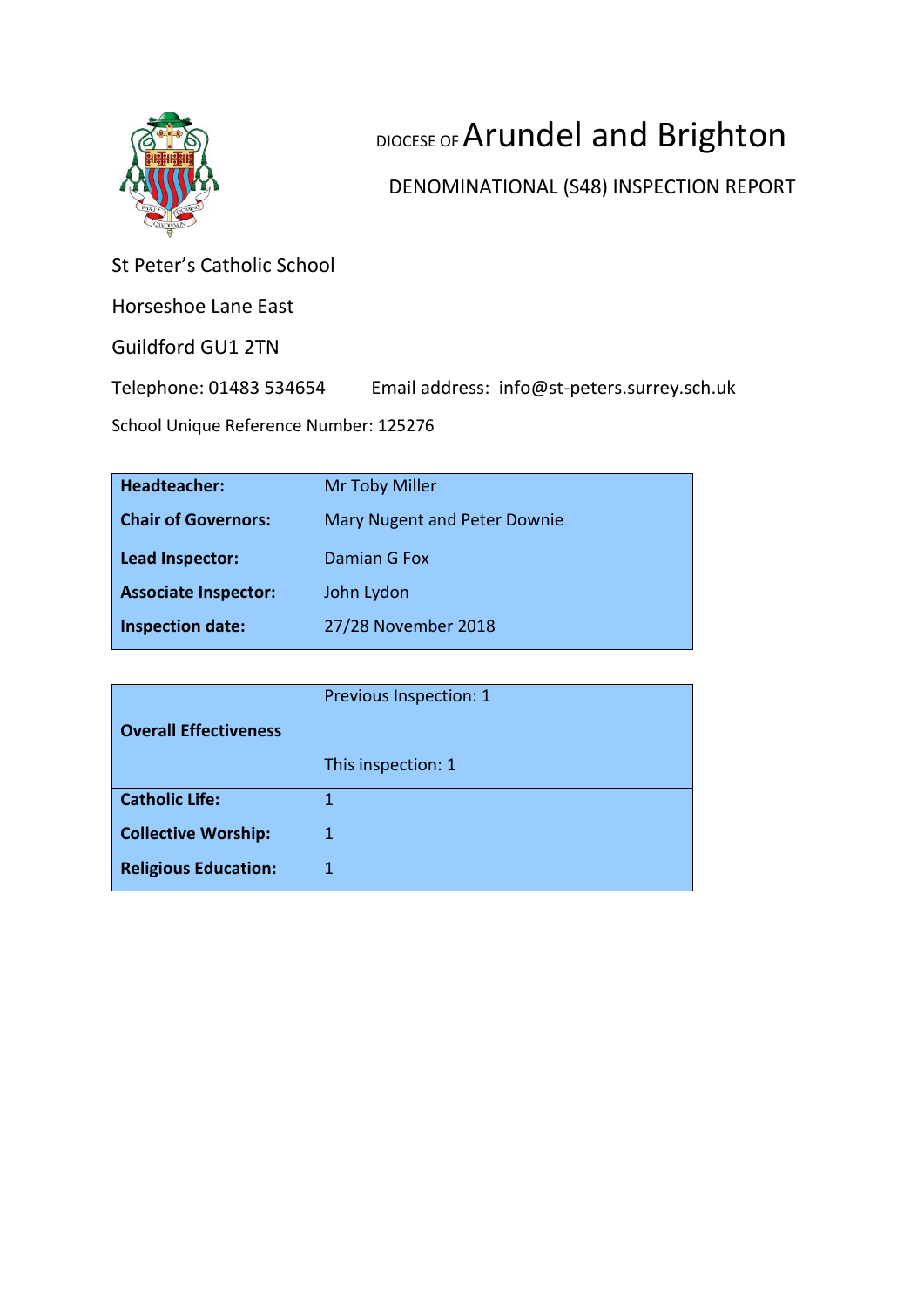### **SUMMARY OF KEY FINDINGS FOR PARENTS AND PUPILS**

#### St Peter's is an outstanding Catholic school because:

- It has a distinctly Catholic ethos. The teachings and values of the Gospel are fundamental to the life and work of the school.
- The partnership between leaders at all levels is highly effective. They have a clear understanding of the Church's vision for Catholic education to develop young people of faith with a commitment to serve others.
- Leaders and managers are ambitious for each member of the school to achieve excellence. The achievement of disadvantaged and vulnerable students bears witness to their vocation to serve.
- Governors play a significant role in ensuring the school is a genuinely Catholic school. They are knowledgeable and fully understand the strengths and areas of development in all areas of the school.
- The Catholic life of the school is outstanding. The high level of inclusion ensures that no pupil is left out. Students are encouraged, praised and supported in lessons and assemblies. Pastoral care is significantly effective in providing a safe, spiritual learning environment.
- Outcomes in Religious Education are outstanding and reflect the importance the school places on it as a core subject.
- Collective Worship is recognised as fundamental to deepening the spiritual life of the school. It is led by a passionate and experienced Chaplain. The student Spiritual Life group work in partnership with him in delivering acts of worship.
- Religious Education is recognised as a core subject. Outcomes are outstanding and put Religious Education as one of the lead departments in the school.
- Students of all abilities make at least good progress. Students with specific challenges make outstanding progress.
- Students agreed overwhelmingly in saying that they enjoy Religious Education and are motivated to learn. GCSE candidates are confident that they are well prepared, and that support is given to help them achieve their best.
- Teaching is generally outstanding with several examples of innovative learning and teaching strategies.
- Lessons in general are very wellstructured. Teachers model a commitment to Religious Education and are keen to develop their knowledge and skills. Collaboration with other Catholic schools in terms of sharing resources represents a significant strength of the school.
- Students in general display outstanding age-related standards of religious literacy.
- The designated teaching assistant plays a major part in supporting students with particular challenges. She works effectively in partnership with the teachers.
- Standards of religious literacy are very high as evidenced in lessons.
- The headteacher, supported by his leadership team, is genuinely committed to the growth and development of the Religious Education department and chaplaincy provision. This is evidenced by outcomes in Religious Education and the quality of provision for the spiritual life. Students respond enthusiastically to the many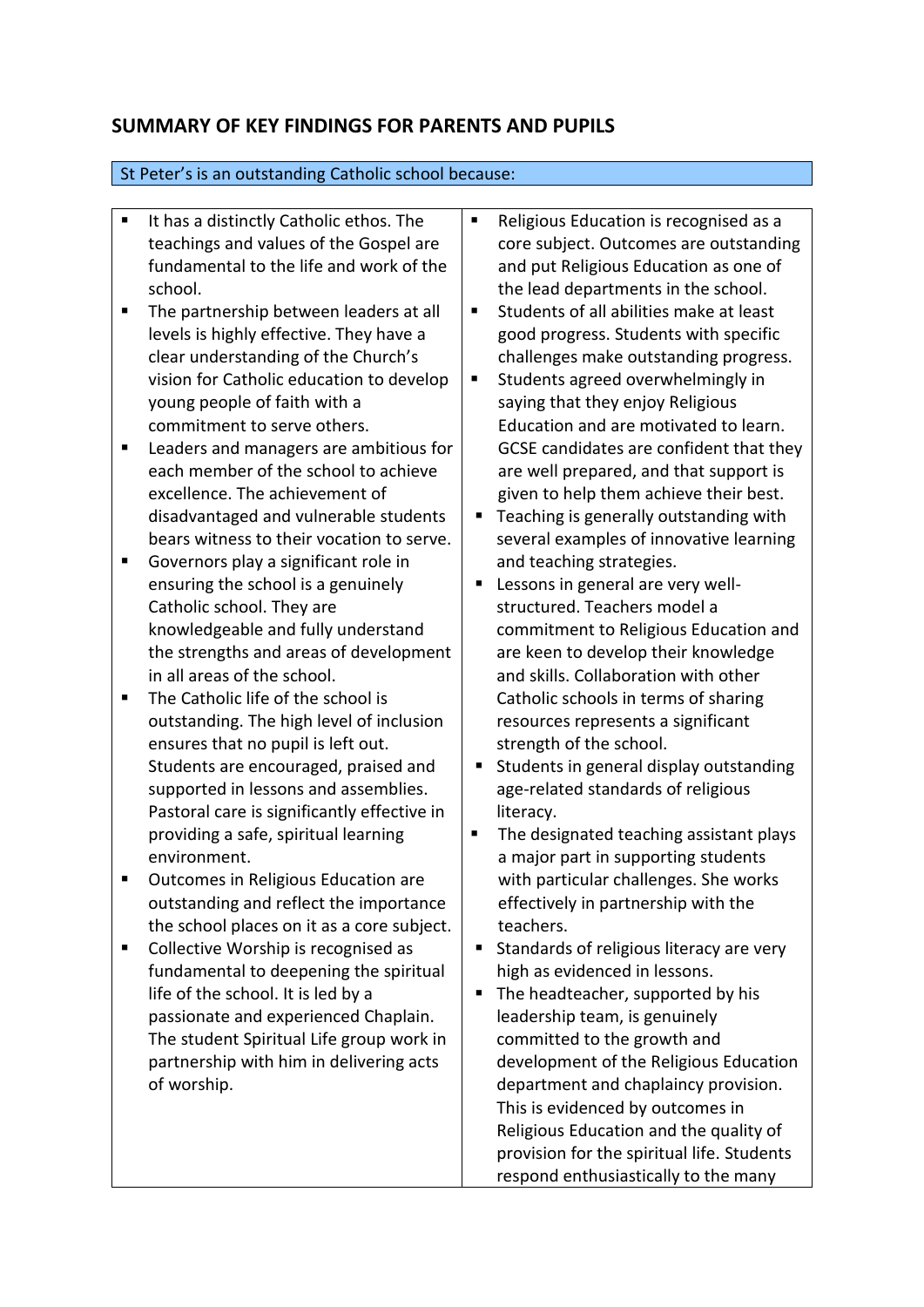| ٠                                                                                                                                                                                                                                                                                                                                                                                                                                                                                                                                                                                                                                                                                                                                                                                                                    | opportunities to participate in liturgical<br>services.<br>Governors have a sound knowledge of<br>п<br>standards of teaching and learning.<br>They ensure that plans for sustained<br>improvement are in place.<br>The Catholic life of the school is<br>٠                                                                                                                                                                                                                                                                                                                                                                                                                                                                                                                                                                             |
|----------------------------------------------------------------------------------------------------------------------------------------------------------------------------------------------------------------------------------------------------------------------------------------------------------------------------------------------------------------------------------------------------------------------------------------------------------------------------------------------------------------------------------------------------------------------------------------------------------------------------------------------------------------------------------------------------------------------------------------------------------------------------------------------------------------------|----------------------------------------------------------------------------------------------------------------------------------------------------------------------------------------------------------------------------------------------------------------------------------------------------------------------------------------------------------------------------------------------------------------------------------------------------------------------------------------------------------------------------------------------------------------------------------------------------------------------------------------------------------------------------------------------------------------------------------------------------------------------------------------------------------------------------------------|
| Prayer and worship are central to daily<br>life. Students have many opportunities<br>to practise their faith and experience<br>moments of reflection and celebration.<br>Daily prayer and high-quality weekly<br>п<br>assemblies reflect the commitment of<br>leaders and managers to deepening the<br>spiritual ethos of the school.<br>Resources have been invested in<br>п<br>engaging a Chaplain and building a<br>chapel for liturgy and private<br>reflections.<br>The chapel is an impressive addition to<br>п<br>the school. The community is blessed to<br>have the presence of the Blessed<br>Sacrament.<br>Students respond enthusiastically and<br>п<br>respectfully in acts of worship. They are<br>inspired by the chaplain. They recognise<br>and value his personal faith and<br>commitment to them. | outstanding. The mission to be 'Christ<br>for all' is a living reality and embodies<br>the life and work of the whole<br>community.<br>Pastoral care is outstanding. Students<br>п<br>were erudite in articulating their<br>appreciation of what teachers do for<br>them. The spirit of togetherness is<br>evident in the relationships and<br>calmness throughout the school.<br>Parents overwhelmingly thank and<br>п<br>praise the school for what they do for<br>their children. They recognise that the<br>level of service for students ensures<br>that they are safe, happy and well<br>educated.<br>The school's response to the needs of<br>ш<br>others in the school and the wider<br>community reflects the commitment of<br>governors and school leaders to foster<br>the vocation of service in teachers and<br>students. |

### **FULL REPORT**

### INFORMATION ABOUT THE SCHOOL

St Peter's Catholic School is a Voluntary Aided Secondary co-educational school. It serves the Guildford Deanery of the Diocese of Arundel and Brighton. It is maintained by Surrey LA. The school serves the parishes of Guildford, Bramley & Cranleigh. The Catholic primary feeder schools are St Thomas of Canterbury, Guildford, St Joseph's, Guildford, St Edmund's, Godalming, St Cuthbert Mayne, Cranleigh and St Polycarp's Farnham. The roll is 1198. This includes 242 in the sixth form. The academic profile of the School reflects the full ability range. The attainment of students on entry is above national average. The overall proportion of students who are baptised Catholic is 74%. A further 19% of pupil are from other Christian traditions. 10% students are on the SEND register covering all categories of need. Of these, 12% have an Educational Health Care Plan (EHCP). The proportion of students eligible for support from pupil premium funding is lower than the national average at 9.5%. 64% of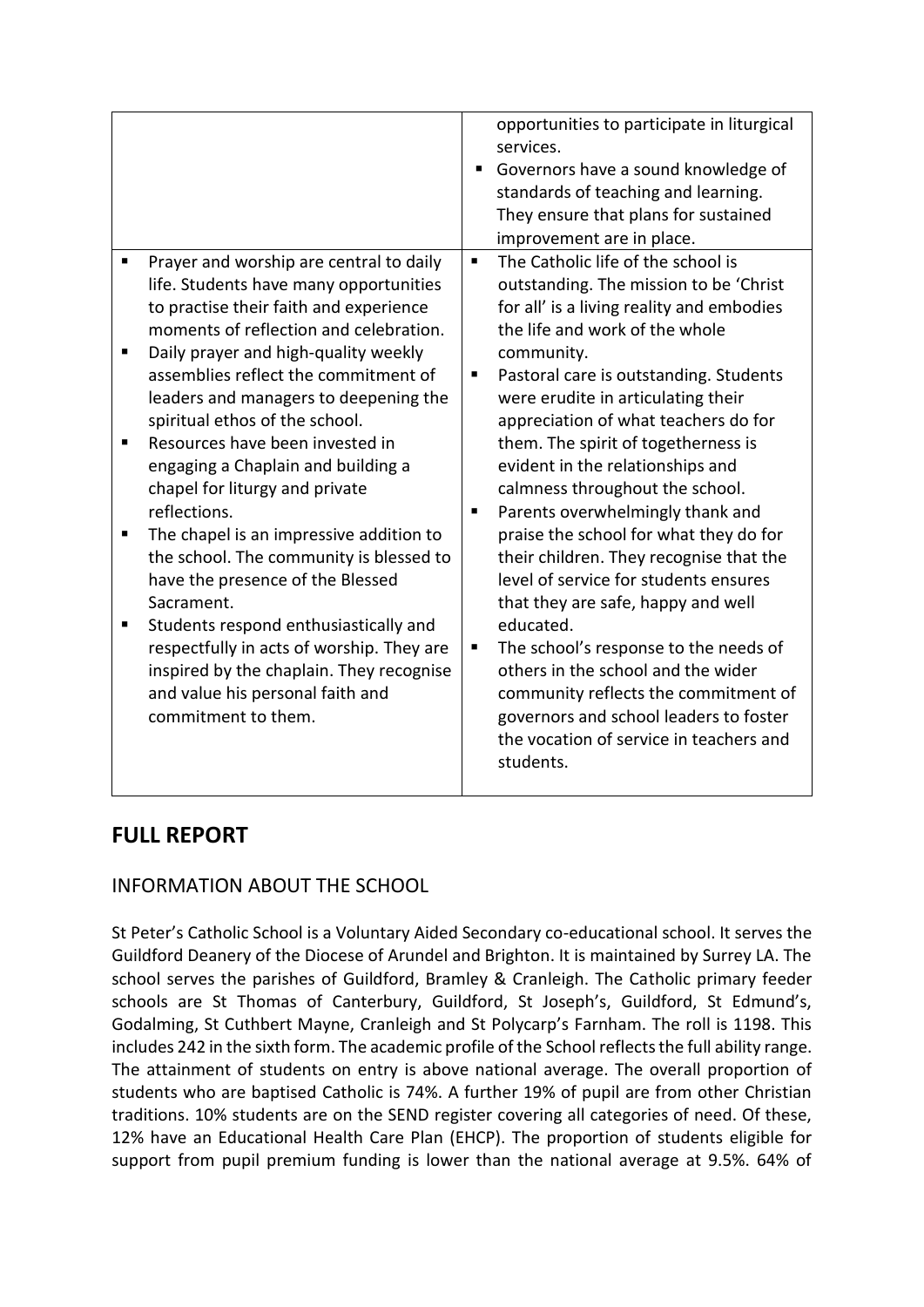students identify themselves as white British, while 16% are from a variety of ethnic backgrounds. The proportion of homes where English is an additional language is 16.5%

WHAT DOES THE SCHOOL NEED TO DO TO IMPROVE FURTHER

- Increase the allocation of curriculum time for Religious Education at Key Stage 3 in line with the requirements of the Bishops' Conference.
- Continue to develop the monitoring and tracking of teacher feedback, assessment and progress at Key Stage 3 analogous to that in place at Key Stage 4 and 5.

### **CATHOLIC LIFE**

THE QUALITY OF THE CATHOLIC LIFE OF THE SCHOOL

- The extent to which students contribute to and benefit from the Catholic Life of the school.
- The quality of provision of the Catholic Life of the school.
- How well leaders and managers promote, monitor and evaluate the provision for the Catholic Life of the school.

### **The extent to which pupils contribute to and benefit from the Catholic Life of the school is outstanding.**

- Students make an outstanding contribution to the Catholic life of the school and derive great benefit from attending St Peter's. They have pride in the school and in their achievements. They recognise that they belong to a spiritual and supportive school which inspires them to treat each other with respect and recognise the dignity of each individual.
- Through their attitudes and actions, students show their commitment to living the mission of the school. They take a leading role in activities that manifest the Catholic ethos, making the school mission, to be 'Christ for all', a living reality. One student said, 'You don't always realise it is happening.'
- Sixth form student leaders are outstanding role models for younger students. They set an example of leadership and maturity to which students can aspire. They lead the Spiritual Life group, CAFOD young leaders and student voice. They emphasise not only the importance of giving, but also the reason why they should be doing so in a Catholic school.

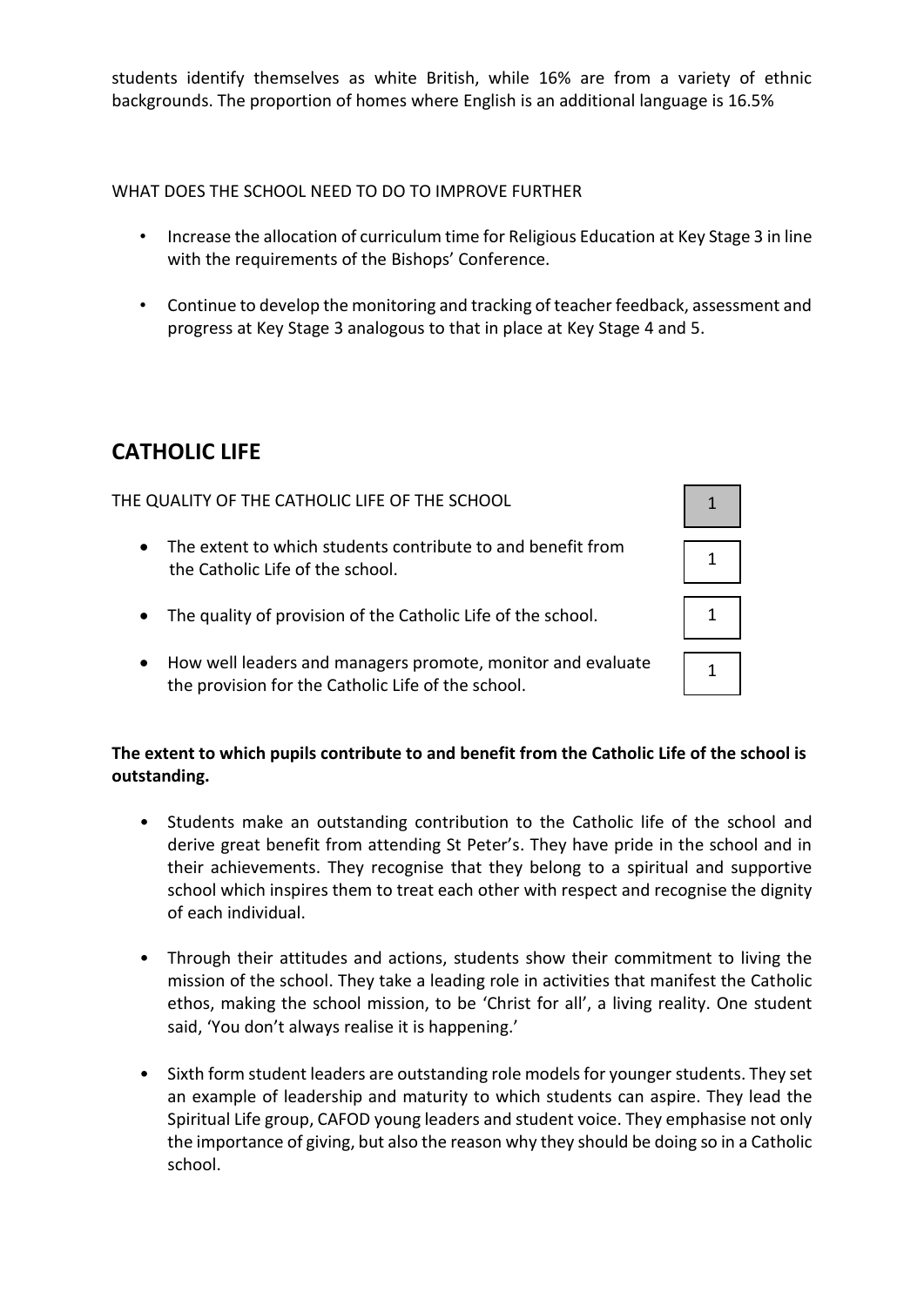- Fundraising is a significant strength of the school. Students' understanding of Catholic social teaching is evident in the awareness they have of the needs of the school and wider community. Last year more than £10,000 was raised by students. A wide range of activities give the students a practical focus to their Christian mission of service and ensure that students are aware of their responsibilities towards others. Students said the highlight of the year is the 8 sponsored mile walk on the patronal feast day which raises more than £6,000. It occurs after a celebration Mass of St Peter. Students in each year group dress up as a character or theme and raise funds to meet or surpass the £300 target for each form group.
- The spiritual and pastoral care of the chaplain was described by parents as 'tangible', creating an ethos of care for each person. Students demonstrated a deep understanding of their vocation to serve in the erudite way in which they articulated the responsibility they have to others.
- Students take full advantage of the opportunities the school provides to learn and achieve, intellectually, morally and spiritually. They respect and appreciate the support and encouragement they receive from staff.
- Students recognise that St Peter's is a Catholic school. They are respectful of the traditions and values of the Catholic faith. Catholic students and those of other faith traditions are involved in the practice of the faith.
- Students benefit from the relationship between school and parish. The chaplain is an integral part of both communities and ensures they serve each other. As a result, students are regularly involved in parish and school celebrations, irrespective of their faith background.

### **The quality of provision of the Catholic Life of the school is outstanding**

- The school's mission statement is a clear and inspiring expression of love and service. 'Christ to all' encapsulates the life and work of the community. All staff are fully committed to its implementation. Students respond to and speak warmly of the tangible sense of highly effective care and support that results in a calm, harmonious community.
- Pastoral care is outstanding and a significant feature of the school. A strength of the school is the transition process from primary school. Pastoral staff liaise with every primary school to develop an understanding of each pupil's strengths and unique needs. September is given over to establishing high expectations and participation in the spiritual life of the school. The 24-hour retreat for students in Year 7 further establishes a sense of togetherness and the mutual respect that is tangible throughout the community.
- Behaviour is exemplary at all times as a result of policies that are clearly communicated from the transition process. Students confirmed that good behaviour is the norm because everybody respects and wants the best for each other.
- Students highlighted the supportive nature of relationships between staff and students and between students across year groups and their impact on the academic,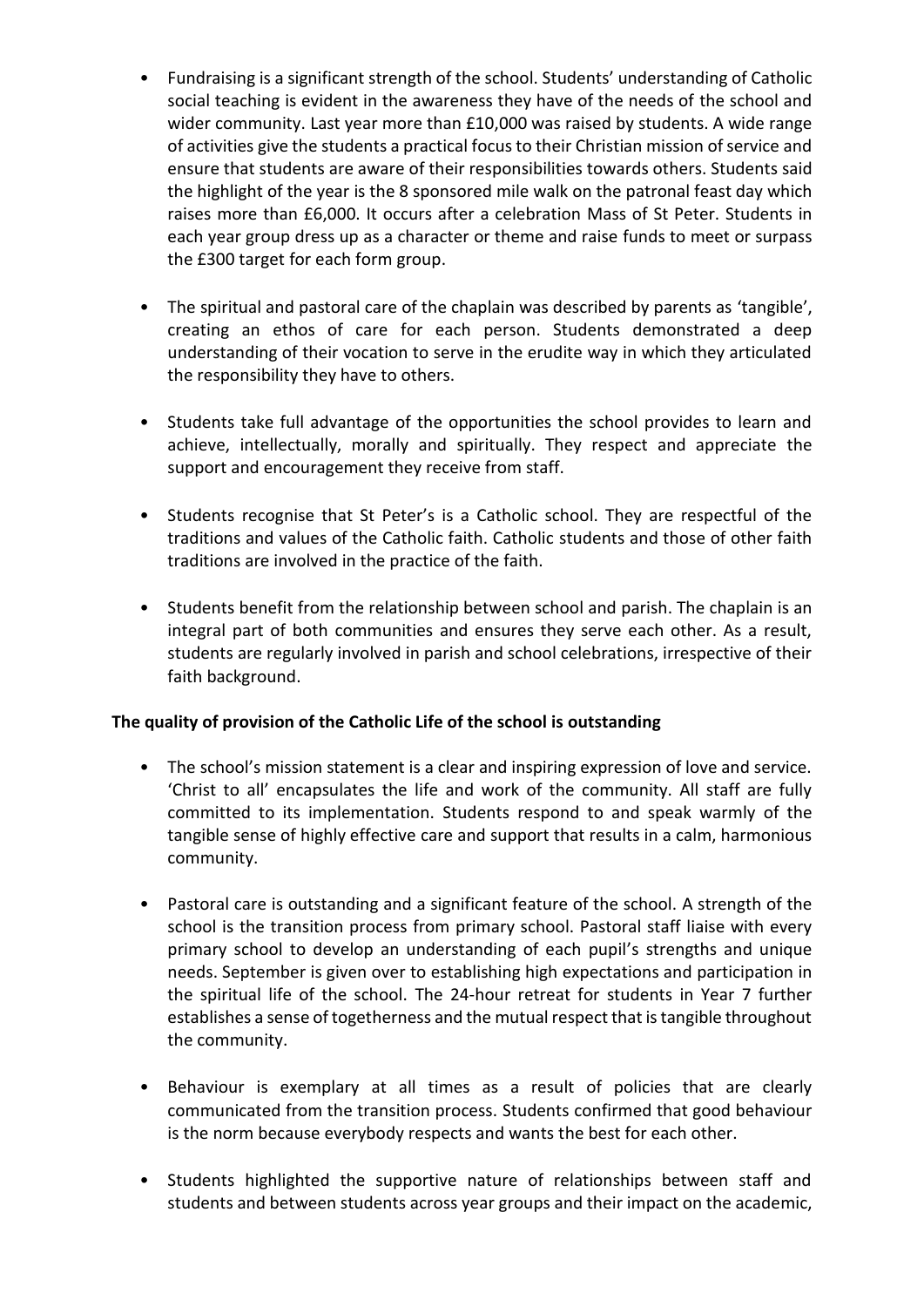spiritual, social and cultural development of students. They commented on the extent to which interaction between the year groups contributed to their pastoral wellbeing.

• Chaplaincy is central to the school's wide-ranging engagement with the local community, particularly in the context of its commitment to the more disadvantaged members of society. The efficacy of chaplaincy provision is profound and is instrumental in providing a range of opportunities for students to develop the practice of their faith.

### **How well leaders and managers promote, monitor and evaluate the provision for the Catholic Life of the school is outstanding.**

- Leaders and managers are deeply committed to the Church's mission in education. They demonstrate a clear understanding of their role in providing a community of prayer and worship. The vision of leadership is to provide an environment that responds to and develops the social, moral, spiritual and cultural education of students.
- The priority leaders give to the Catholic life of the school is reflected in the life and work of the school. It is a model of Catholic education in faith and practice.
- Leaders have a well-informed understanding of the strengths of the provision for the Catholic life of the school and areas for development. This is reflected in the selfevaluation with which inspectors agreed.
- A detailed induction programme for new staff, 'What it means to work in a Catholic school', ensures they begin to understand their responsibilities in the growth of a spirit of care for students. All teachers become part of chaplaincy.
- There is a high level of engagement with parents as affirmed in the questionnaire feedback. The vast majority of parents expressed their appreciation for the Catholic ethos which provided a safe, caring and spiritual learning environment.

| <b>ILLECTIVE WORSHIP / PRAYER AND PRAYER LIFE</b> |                                                                                                                     |  |
|---------------------------------------------------|---------------------------------------------------------------------------------------------------------------------|--|
| $\bullet$                                         | How well pupils respond to and participate in the school's<br>Collective Worship and Prayer Life                    |  |
| $\bullet$                                         | The quality of provision for Collective Worship and Prayer Life                                                     |  |
| $\bullet$                                         | How well leaders and managers promote, monitor and evaluate<br>the provision for Collective Worship and Prayer Life |  |

# **COLLECTIVE WORSHIP**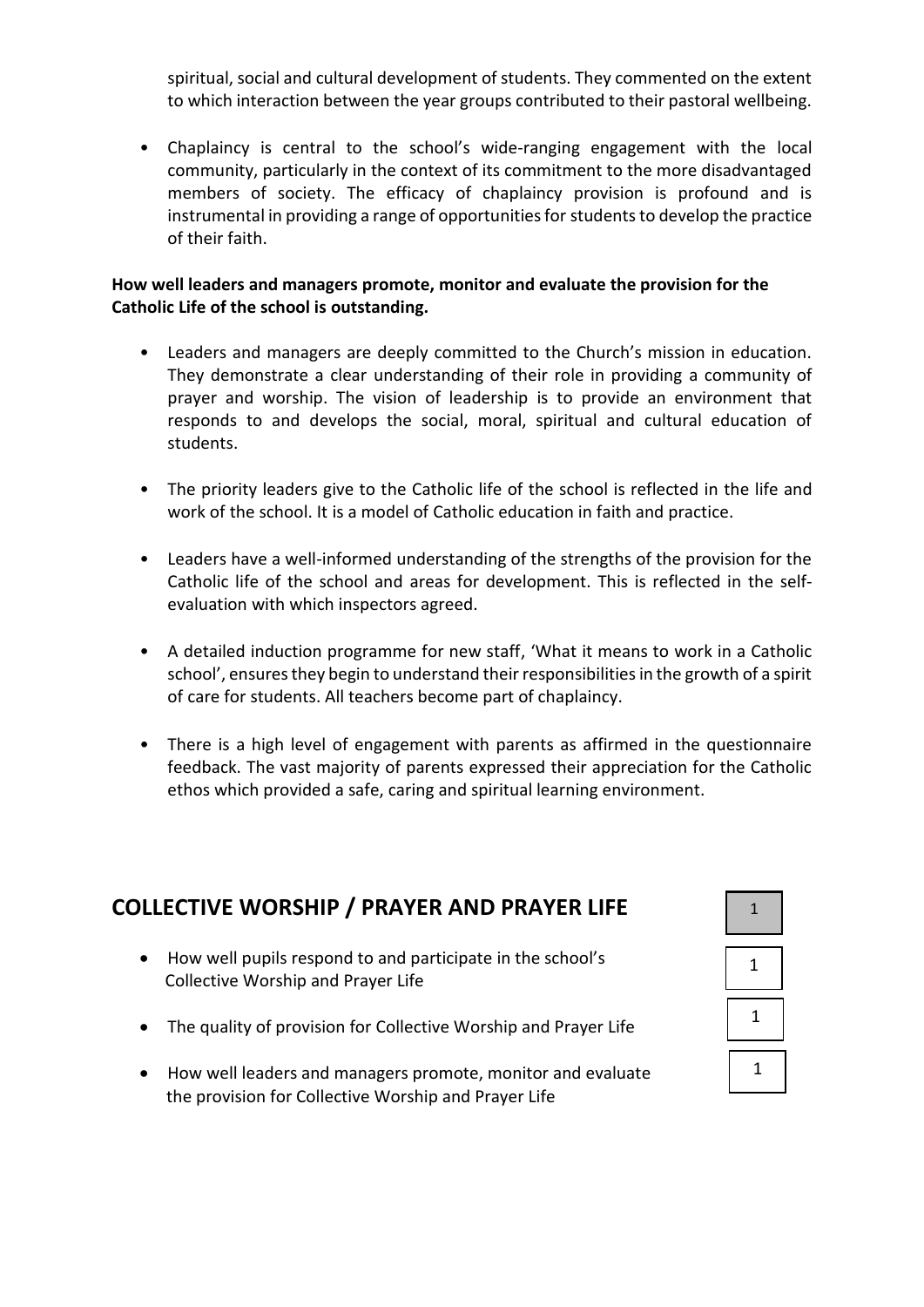### **How well pupils respond to and participate in the school's Collective Worship and Prayer Life is outstanding.**

- Students respond reverently and respectfully to the many opportunities to experience and participate in prayer and worship. Their enjoyment and appreciation of worship was evident in the quality of communal singing and prayerful silence in all examples of worship observed during the inspection.
- Students are at the heart of the community life of prayer. They display confidence in their use of a variety of approaches to prayer which use scripture, music and their own prayers. The high level of pupil engagement during the assembly observed reflects students' ability to create an atmosphere conducive to reverence and respect in prayer.
- Students have taken the initiative in leading the community in prayer. They recognise that prayer is part of the daily rhythm of school life. Leadership of collective worship has a high profile through sixth form spiritual life representatives. The head student coordinates the Spiritual and Community Life group at Masses and assemblies. They are highly effective in leading on the preparation of prayer and worship throughout the school. Younger students become involved and prepare prayers and other aspects of their tutor Mass.
- The experience of living in a praying community has a profound effect on the development of all students, irrespective of ability or faith background. The reverence and level of engagement reflects the impact of prayer on the community.

### **The quality of provision for Collective Worship and Prayer Life is outstanding.**

- Collective worship is central to the life of the school. The extensive and varied religious experiences for staff and students form the heart of school celebrations. Students confirmed that prayer is not just at the start of the day. It is a significant part of the daily routine of learning.
- Staff are integral to the provision of collective worship. Staff liturgies serve to support staff on their faith journey and in their contribution to inspiring students to pray. Staff prayer is well planned and inspires them in providing prayer experiences for students.
- The extensive range of Masses, assemblies and prayer experiences serve to offer outstanding provision for all key stages. Collective worship has a clear purpose, message and direction. Themes chosen for worship reflect a deep understanding of the liturgical season.
- The retreat and reflection day programme for students provides further opportunities for students to examine their faith and develop an understanding of their responsibilities to themselves and the school community. Students affirmed their understanding that all they do stems from their faith and their commitment to being 'Christ for all'.
- Tutors are highly skilled in helping students plan and deliver collective worship. The chaplain is passionate about the growth of faith in each person. He provides extensive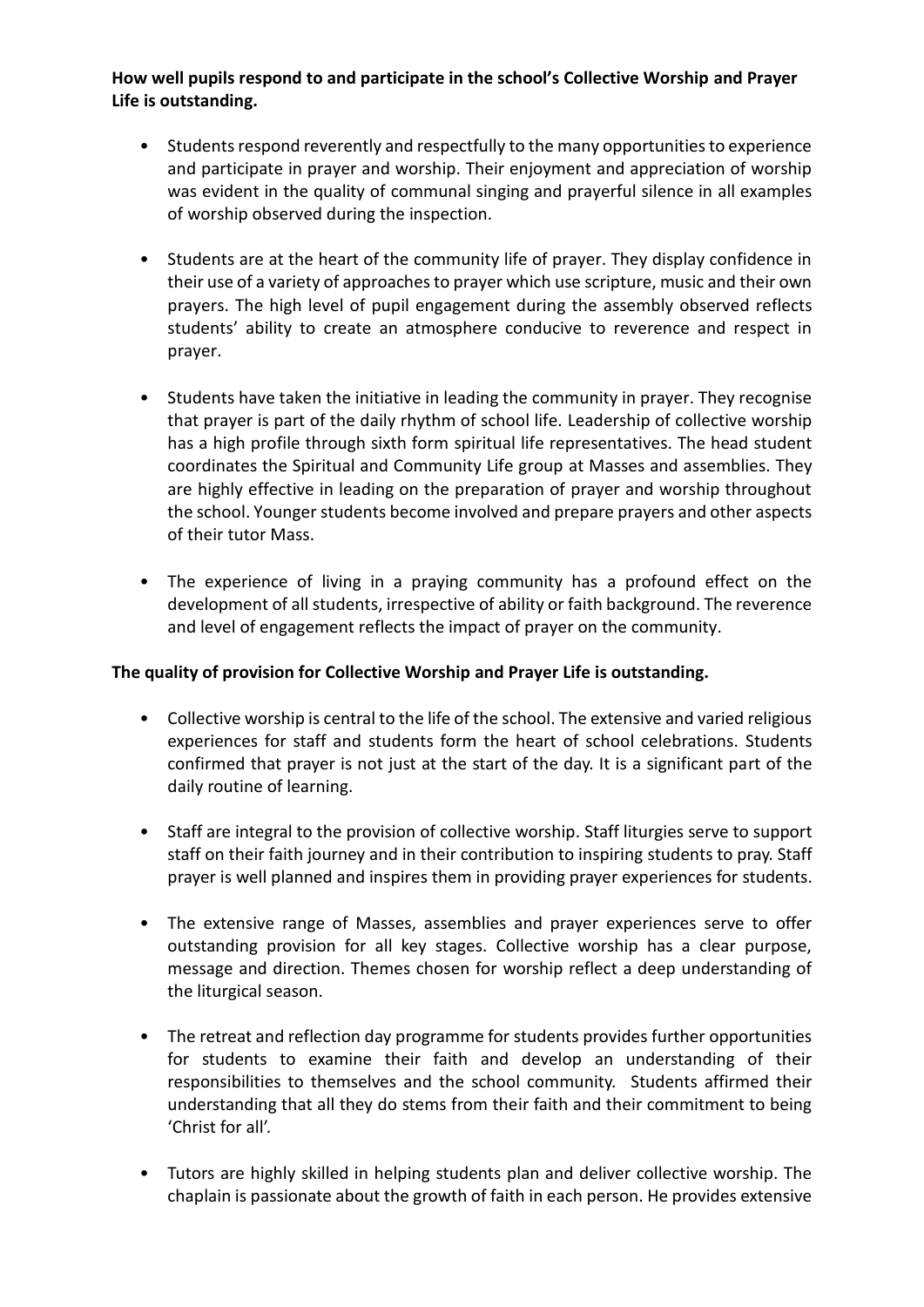resources to support staff and deepen their understanding of the purpose of collective worship.

### **How well leaders and managers promote, monitor and evaluate the provision for Collective Worship and Prayer Life is outstanding.**

- Leaders and managers, including senior leaders and the chaplain, have expert knowledge of how to plan and deliver quality experiences of collective worship.
- They demonstrate a deep understanding of their responsibility to provide spiritual and liturgical experiences in line with the Church's liturgical year. They ensure that prayer and collective worship are integral to the growth of a distinctly Catholic community.
- The headteacher is a highly visible leader of collective worship. His personal faith and vision for the school are understood and shared by all teachers.
- The effectiveness of the chaplain is evident in the range of opportunities for students to experience quality prayer and worship. Head students lead the Spiritual and Community Life group of students from across the school to work with him in leading the singing and music at both Masses and other acts of collective worship.
- Delivery of prayer and the development of liturgical understanding is a key element of the school's programme for professional development.
- Governors monitor and evaluate provision through their attendance at Mass and seasonal liturgies. The Curriculum, Community and Spiritual Life committee receives regular reports. Updates from the chaplain ensure governors have a clear understanding of the quality of collective worship and inform further improvements. They have supported the development of collective worship by investing in a new Chapel that is a prayerful oasis for staff and students.
- Chaplaincy constitutes a key strength of the school. The impact of the chaplain was affirmed by governors, staff and students. He is respected highly by all members of the community for his inspirational support. There is widespread trust in the chaplain by the school community.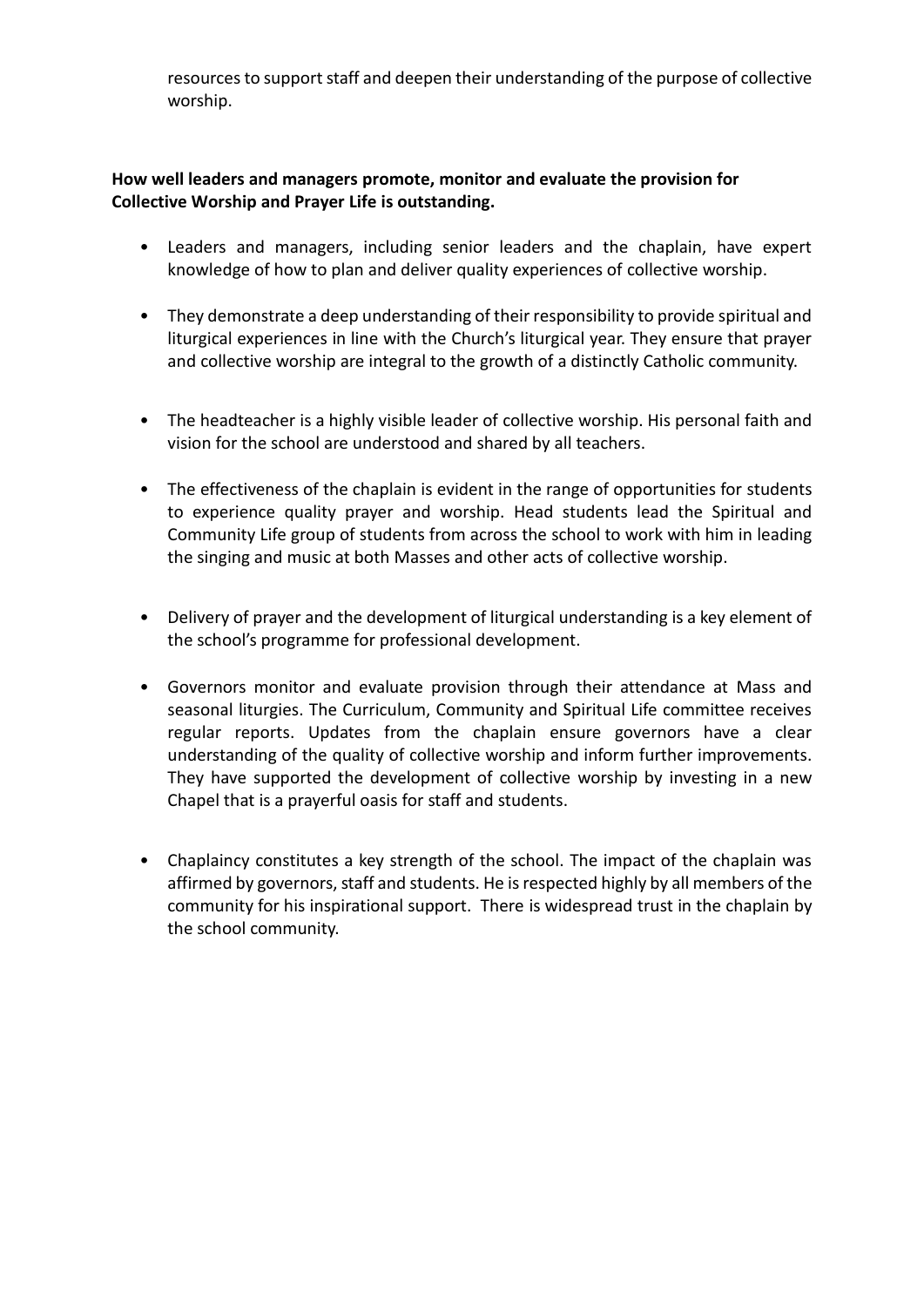# **RELIGIOUS EDUCATION**

### THE QUALITY OF RELIGIOUS EDUCATION

- How well pupils achieve and enjoy their learning in Religious Education.
- The quality of teaching and assessment in Religious Education.
- How well leaders and managers promote, monitor and evaluate the provision for Religious Education.

### **How well pupils achieve and enjoy their learning in Religious Education is outstanding.**

- The standards of attainment at GCSE for all groups of students since the last inspection have continued to be significantly higher than the national average. Attainment at A level has sustained its upward trend for the last three years and is well above the national average.
- From levels of attainment at entry that are broadly in line with the national average, the progress students make at Key Stage 4 is outstanding and significantly above the national average.
- Different groups of students, including those with special educational needs and who are eligible for pupil premium funding, demonstrate that they make rapid and sustained progress. SEND progress last year showed students exceed the FFT 20 grade by 0.36, pupil premium by 0.6 and EAL by 0.5.
- Students display good, and in most cases, outstanding age-appropriate standards of religious literacy. During the inspection, students in a Year 8 Religious Education lesson were studying the importance of prayer in Judaism. They displayed their knowledge of complex key words and the ability to use them correctly in context, for example, Shema and Mezuzah.
- Students' attitudes to learning are outstanding. They confirmed their enjoyment of Religious Education and an understanding of it in a Catholic school. During observations, almost all students quickly engaged in their learning and were rarely off task.

#### **The quality of teaching and assessment in Religious Education is outstanding.**

Lesson observations and reviews of students' work during the inspection confirm the school's judgement that teaching is generally never less than good and often outstanding.

| $\mathbf{1}$ |  |
|--------------|--|
| $\mathbf 1$  |  |
| 1            |  |
| 1            |  |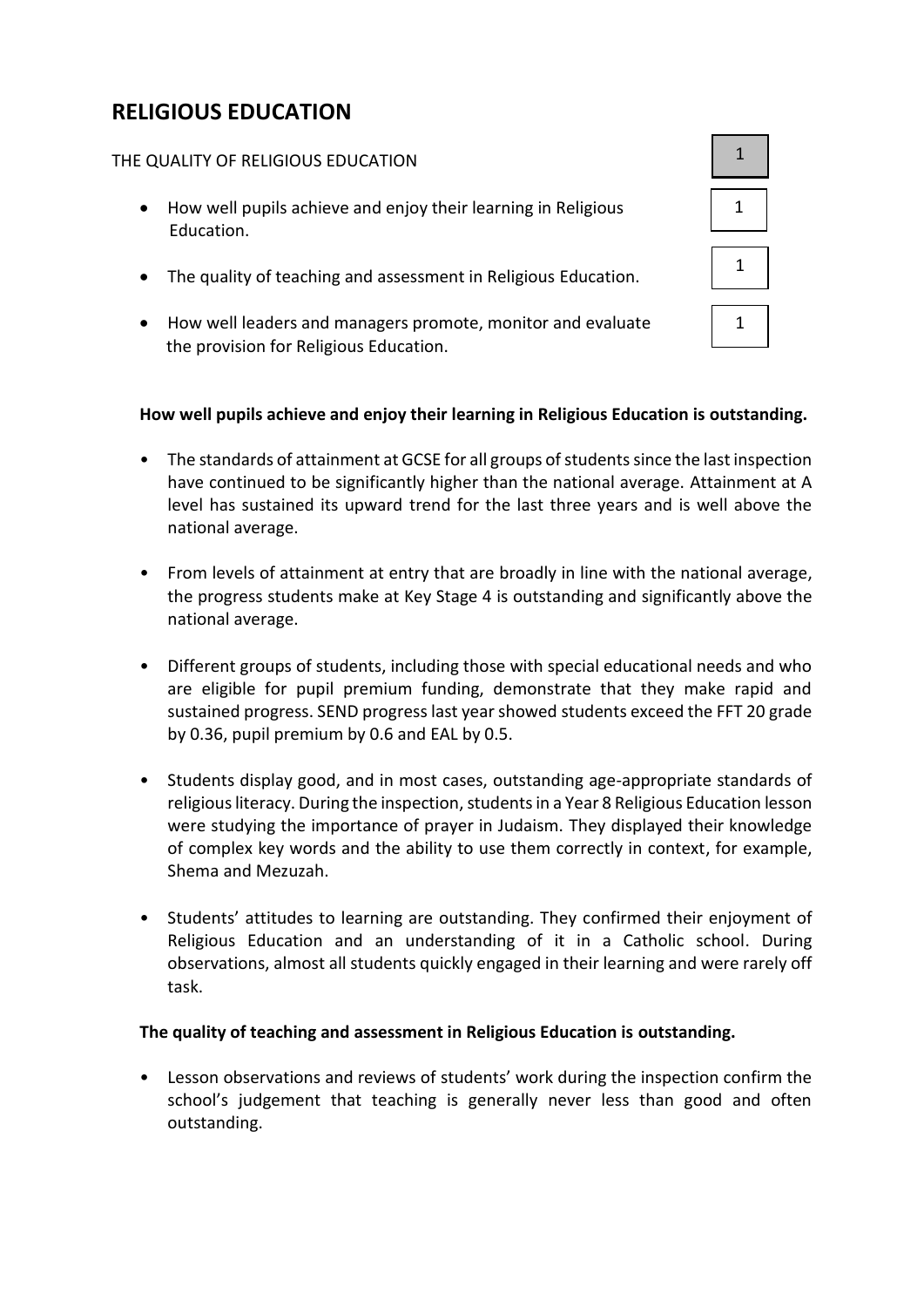• Students make rapid and sustained progress in Religious Education as a result of effective lessons that are characterised by sound subject knowledge and a range of methods which motivate students to engage in their own learning. Progress was

demonstrated in most lessons. Students were confident working together and individually.

- Lessons are planned in line with schemes of work and take account of students' prior learning. A range of styles ensures students are motivated and become engaged in learning. Students confirmed that they receive support and extra challenge as appropriate to their needs.
- A rigorous and effective assessment process at Key Stage 4 enables teachers to identify students' strengths and areas that need further support. For example, during observations, detailed scaffolding for a GCSE evaluation essay question was highly effective in enabling each pupil to respond to feedback and improve their answer.

### **How well leaders and managers promote, monitor and evaluate the provision for Religious Education is outstanding.**

- The self-evaluation of Religious Education by leaders and managers is a coherent reflection of rigorous monitoring and self-challenge that demonstrates the understanding they have of the strengths of Religious Education in the school and areas for development.
- Leaders and managers are ambitious for sustaining high standards of teaching and learning in Religious Education. Governors are effective in supporting and challenging school leaders. They are proud of the school's achievements and are determined to lead the school in continually improving standards.
- The headteacher and his senior team demonstrate strong and inspirational leadership of teaching and learning in Religious Education. They are supported by joint heads of department who are working together effectively to take the department forward.
- The monitoring and tracking of pupil progress is thorough at Key Stages 4 and 5. Monitoring of student progress and teacher feedback at Key Stage 3 is a work in progress and needs to be developed further.
- A key area in the department development plan reflects the determination of teachers to provide effective support for students. Improving the support for lower ability students at GCSE is an integral part of their vision for each pupil to achieve excellence.
- The curriculum across all key stages meets the requirements of the Diocesan Directory. The allocation of curriculum time at Key Stages 4 and 5 meets the requirements of the Bishops' Conference. Governors are committed to ensuring the same for Key Stage 3 next year and this is in line with the recommendations of this inspection.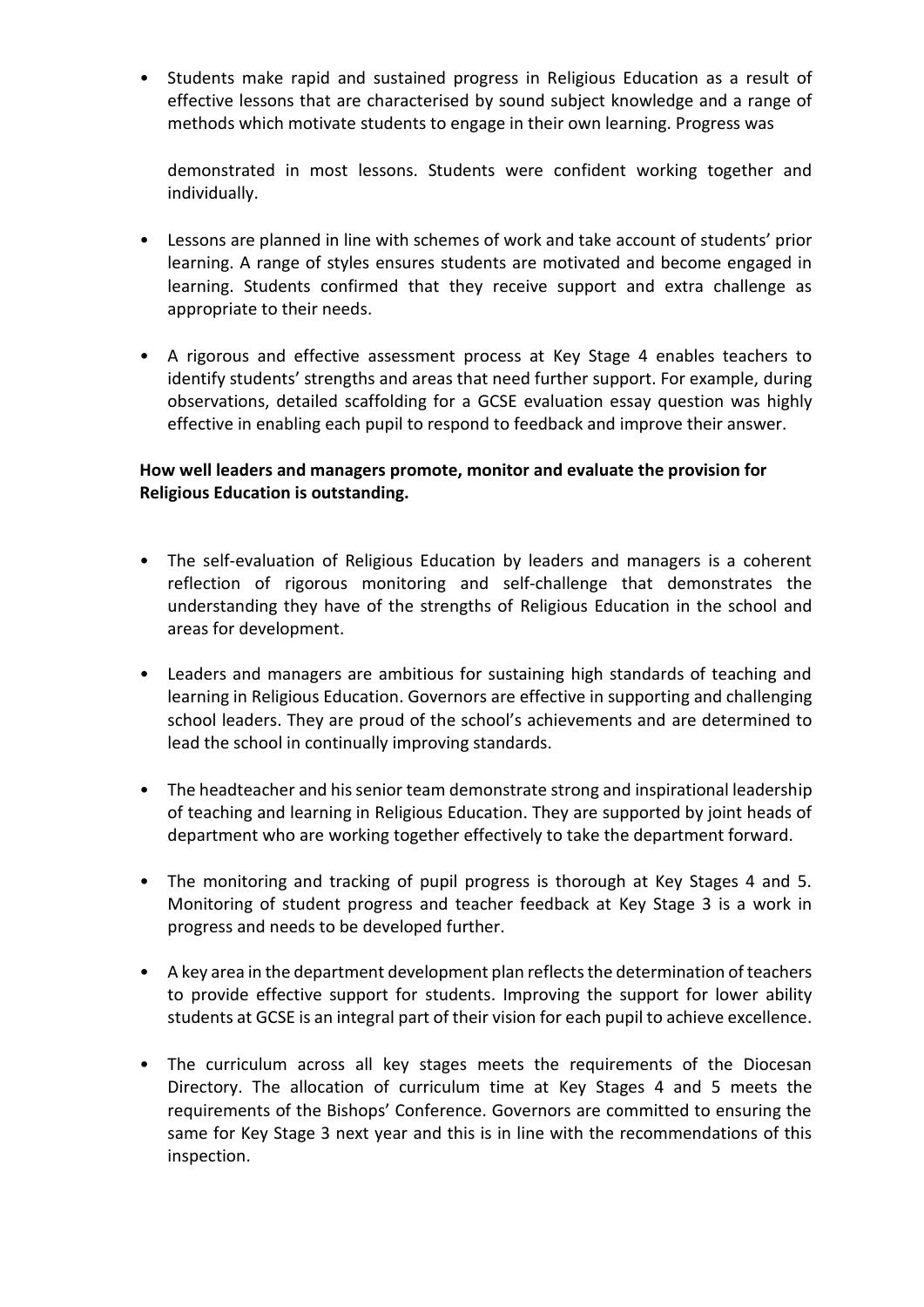- At Key Stage 3, students follow a programme that provides a strong basis to engage with the GCSE. Students develop a good level of religious literacy and an understanding of evaluation and reasoning.
- Religious Education is extremely well resourced in terms of staffing, physical resources and curriculum time. It meets the curriculum requirements of the Bishops' Conference fully, including in the sixth form.